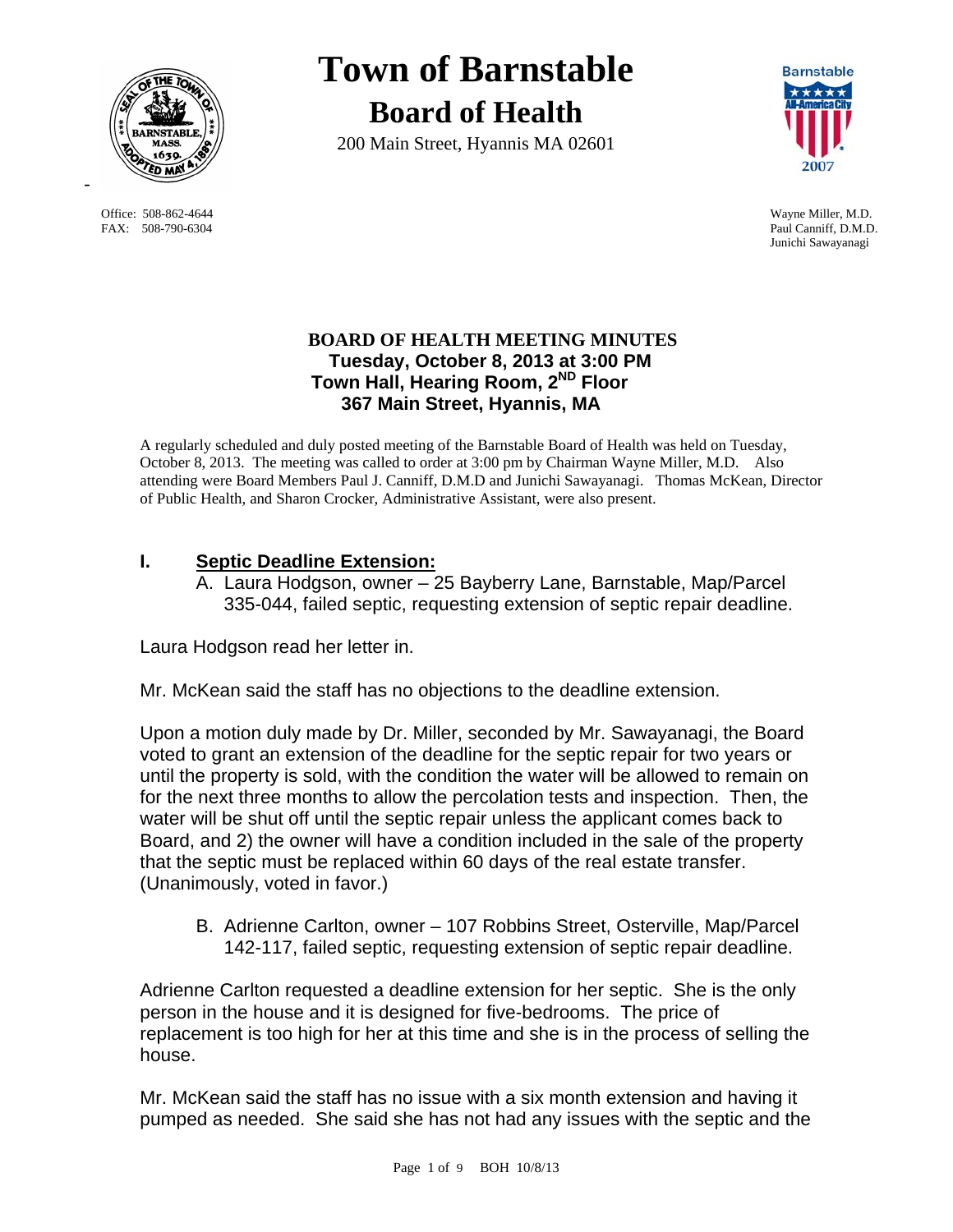only reason she had it inspected for to prepare for the sale of the house as recommended by her broker.

The Board said she could come back to the Board if, in six months, the house has not sold.

Upon a motion duly made by Mr. Sawayanagi, seconded by Dr. Canniff, the Board voted to grant a six month deadline extension to April 8, 2015, for the septic repair. Pumping will be done as needed. (Unanimously, voted in favor.)

## **II. Septic Variance (Cont):**

Susan and Bruce Waluck – 22 Burning Tree Lane, West Barnstable, Map/Parcel 136-025, requesting reconsideration on September 10, 2013 Board decision to change condition of study from 5 feet to 4 feet opening.

Bruce Waluck was present. It is technically impossible to enlarge the opening to a five feet opening due to the stairs location. The three bedroom deed restriction has already been recorded.

The Board will change the requirement of the doorway opening from 5 to 4 feet.

Upon a motion duly made by Mr. Sawayanagi, seconded by Dr. Miller, the Board voted to grant the following revision to the variance condition# 6, approved at the August 20, 2013 meeting. Condition # 6 will read…a four-foot opening will be made into the study (changed from a five-foot) (Two voted in favor, Dr. Canniff abstained.)

#### **III. Septic Variance (New):**

A. Peter McEntee, Engineering Works, representing Carol Crouthamel, owner – 385 Elliott Road, Centerville, Map/Parcel 227-104, 1.21 acre parcel, repair failed septic system, multiple variances.

Peter McEntee was present and stated the house is currently a four bedroom and the submitted plans are designed for four bedrooms, as well.

Mr. McKean said the staff has no objections. There was only a question on two unmarked small rooms on the plan.

Mrs. Crouthamel was present and reviewed the plan. She said the doorways to the rooms were widened when they did construction to the house in 2006 making the garage into the kitchen. The stairs come up in between the larger bedroom and the two smaller bedrooms. The two unmarked rooms on the second floor were identified as a bathroom on the left and a closet on the right. There are three bedrooms upstairs and one downstairs.

Upon a motion duly made by Dr. Canniff, seconded by Mr. Sawayanagi, the Board voted to grant the variances (no conditions). (Unanimously, voted in favor)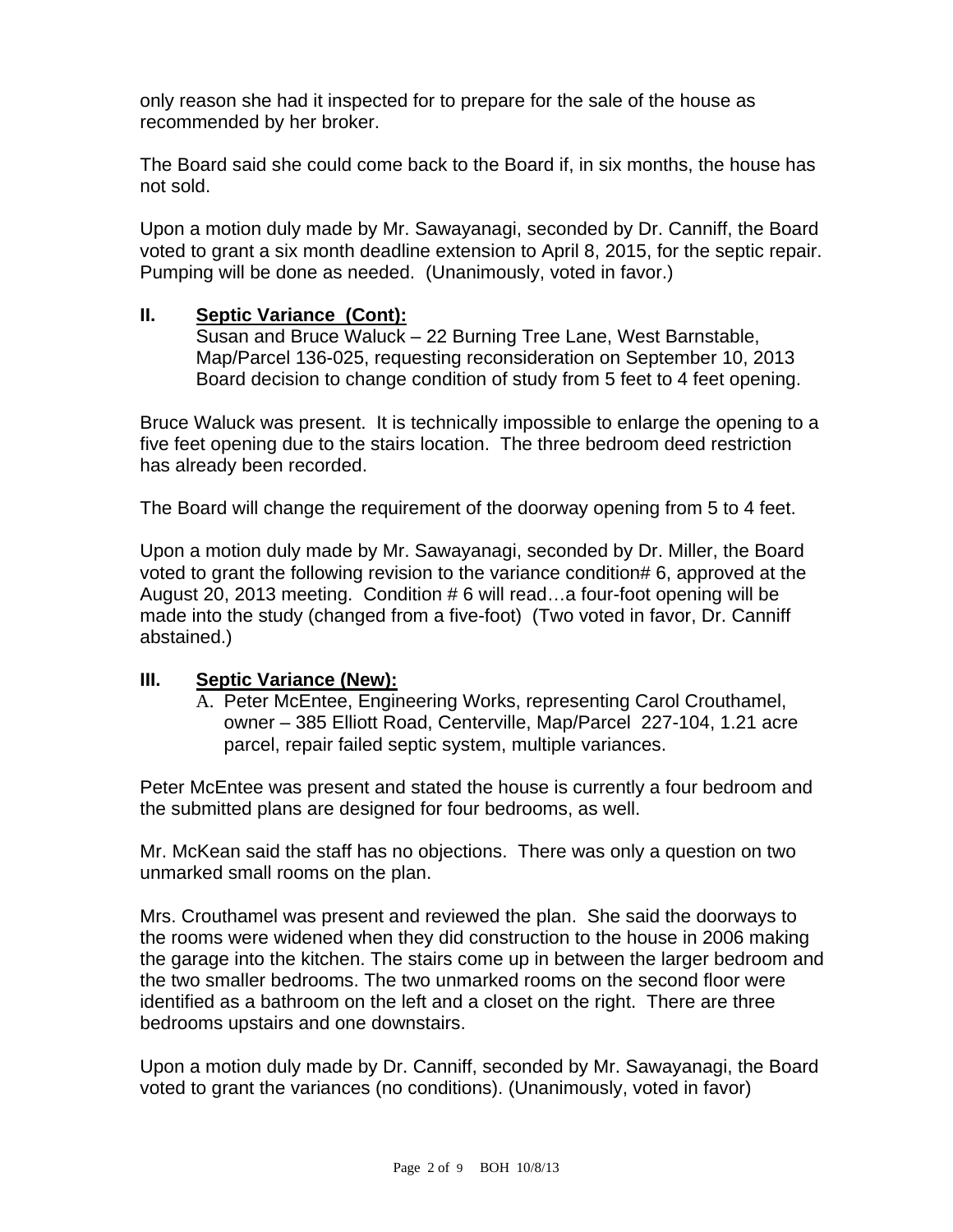B. Brian Yergatian, BSC Group, representing Michael Feinberg, owner – 100 Herring Run Drive, Centerville, Map/Parcel 229-045, 25,900 square feet parcel, house addition, requests two variances.

Brian Yergatian was present. Brian said he spoke to Mr. McKean on some issues. Brief overview: existing site restrictions. There is a four bedroom primary residence, cottage close to water with one bedroom with a second story loft, and there's an existing garage. The owner is looking to install an elevator.

Wants to demolish the existing garage, replace it with a different garage and put in an exercise/workout room above garage. No bedrooms are proposed in it.

Owner purchased property in 2012, they would like to continue using the SAS and move the pump chamber from off-site to on-site.

There was a six bedroom septic permit issued in 1992 and the system was installed accordingly; however, there was never a Certificate of Compliance issued.

They are requesting relief for the new septic tank and the pump chamber which need slight setback variances from the wetlands. There were also some concerns relative to the groundwater and how it was determined. We did not do any soil testing that was witnessed by the Town because we were not proposing any new flow. There are two Title V septic inspections on file and with one of them an auger hole was dug and groundwater was encountered and they put on the adjustment and the result of seasonal high groundwater elevation came out to 28.9 which makes no sense because the elevation of the water in the pond is 27. If it was 28.9 the whole site would be under water. There has been water in the basement on a couple of occasions. Mr. Yergatian tested the site, himself, and augered down in between where the new septic tank and pump chamber are proposed and, using an adjustment factor, he came out with elevation 28.6 which is within  $3/10<sup>th</sup>$  of the estimated elevation based on the old Title V report. This still didn't make sense. So, being very conservative, Brian said he used elevation 28 for the adjusted groundwater elevation.

Mr. McKean said they need floor plans for the primary house and the existing carriage house, didn't show the location or type of the SAS on plan. The pump chamber and tank would be below water and he would have to request a variance from the 12" standard Title V requirement of the inlet pipe, no effluent filter on septic tank shown. No COC given for the permit. Mr. McKean said someone wrote pond on the plan of the property. Mr. Yergatian confirmed there is definitely not a pond on the property between the house and the garage.

Brian said the package does have the plans for the proposed carriage house/the proposed garage. Brian had the floor plans for the cottage and the existing main residence with him.

Dr. Miller said the access to the exercise room above garage is from the outside and thus, the exercise room would be categorized as a bedroom, unless the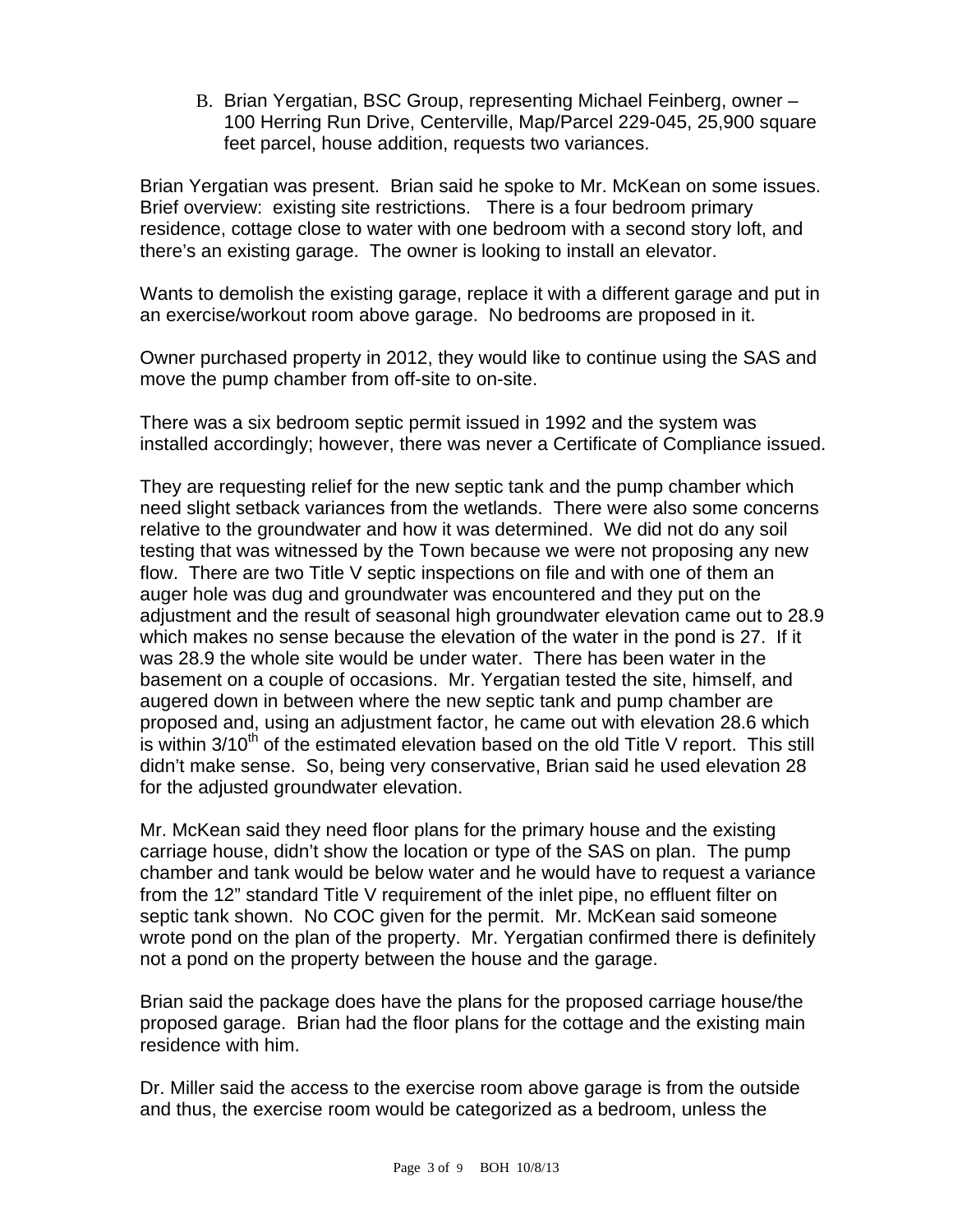access was through the inside of garage. Brian Yergatian said they will adjust that. The Board must review the floor plans.

Dr. Miller had Brian clarify the flow currently which goes out from both the main house and the cottage to the existing tank to the pump chamber. The flow then moves outside the property line (as Brian explained the fence on the neighbor's property originally must have been assumed to be on the property line and is shown on the plan as "x's"). The line then cuts back in somewhere around the garage and comes fairly close to the corner of the slab of the garage. Brian explained the when the existing garage is taken down, it's slab will be moved a couple feet over.

Brian stated the applicant has three main goals: supply handicap availability, install an exercise room and relocate the components which are on the neighbor's property onto this owner's lot.

Upon a motion duly made by Dr. Canniff, seconded by Mr. Sawayanagi, the Board voted to continue this item to the November 12, 2013 meeting. (Unanimously, voted in favor.)

Additional Note: The following week, the applicant formally withdrew the request.

#### **IV. I/A Monitoring:**

A. Stephen and Pamela Dane, owners – Herring Run Place, Unit D, 195 Route 149, Marstons Mills, Map/Parcel 078-018-40D, requesting reduction in O&M requirements to once a year.

Upon a motion duly made by Dr. Miller, seconded by Dr. Canniff, the Board voted to approve a reduction of the O&M Maintenance for the I/A (OMNI Recirculating Sand Filter system from Quarterly to twice a year. (Unanimously, voted in favor.)

(Previously granted – the total nitrogen testing is done once a year.)

B. Barbara Ryshavy, owners – Herring Run Place, Unit# F, 195 Route 149, Marstons Mills, Map/Parcel 078-018-40F, requesting reduction in O&M requirements to twice a year.

Barbara Ryshavy was present and stated the system has been working very well. The nitrogen testing was reduced in 2009 down to once a year. She is interested in reducing the O&M Maintenance. Test results were available.

Upon a motion duly made by Dr. Miller, seconded by Dr. Canniff, the Board voted to approve a reduction of the O&M Maintenance for the I/A (OMNI Recirculating Sand Filter system from Quarterly to twice a year. (Unanimously, voted in favor.)

(Previously granted – the total nitrogen testing is done once a year.)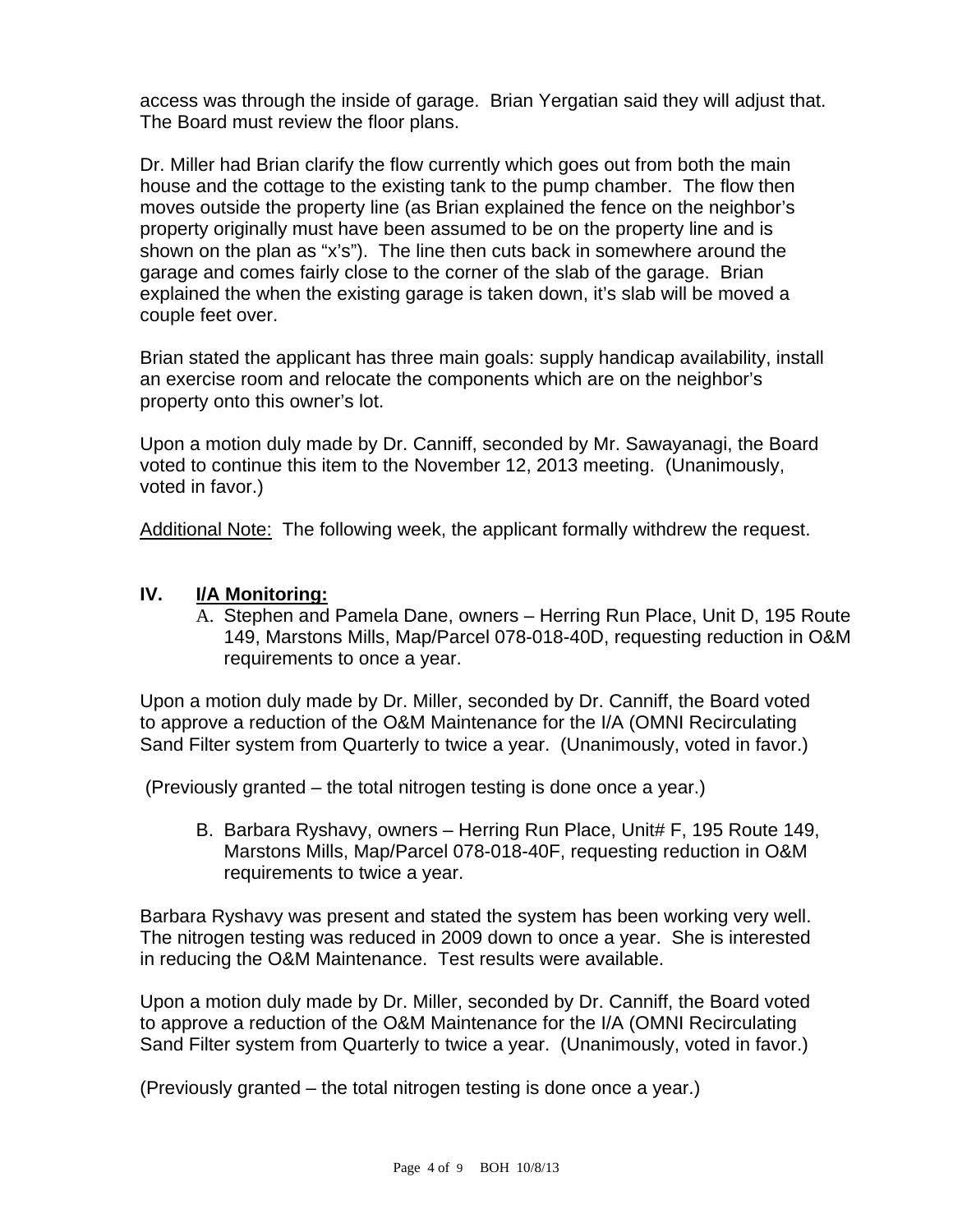C. Carolyn Keating, owner – Herring Run Place, Unit# I, 195 Route 149, Marstons Mills, Map/Parcel 078-018-40I, requesting reduction in O&M requirements.

Carolyn Keating was present. In 2009, the nitrogen testing had been reduced down to once a year. Mrs. Keating is interested in reducing the O&M Maintenance. Test results were available.

Upon a motion duly made by Dr. Miller, seconded by Dr. Canniff, the Board voted to approve a reduction of the O&M Maintenance for the I/A (OMNI Recirculating Sand Filter system from Quarterly to twice a year. (Unanimously, voted in favor.)

(Previously granted – the total nitrogen testing is done once a year.)

## **V. Food Variance (Cont):**

A. Stephen Hayes, Attorney, representing Jorge Montero, LLC, owner of Vista de Mare Diner – 430 Main Street, Hyannis, status on grease trap (continued from August 2013).

Attorney Hayes said the plans for the grease trap were drawn up, the Health Division approved the plan, and they are contacting contractors to do the work and hope it to be completed before the next Board meeting.

Mr. McKean said the plan must be submitted and approved to the DPW, then it will be ready to install. DPW will also be doing the inspection.

Dr. Miller asked Mr. Hayes to notify Mr. McKean once the job is completed and to return to the Board of Health at the November 12, 2013 meeting if it is not completed at that time.

Upon a motion duly made by Dr. Canniff, seconded by Mr. Sawayanagi, the Board granted an extension until November 12, 2013 to hook up a grease trap. (Unanimously, voted in favor.)

B. Carrie-Lee Touhey, owner – The Cape Cod Cookie Company, 569 Main Street, Unit# B, Hyannis, status grease trap.

No one was present.

Upon a motion duly made by Dr. Canniff, seconded by Mr. Sawayanagi, the Board voted to continue to the November 12, 2013 meeting and to have a health inspector visit the establishment and confirm they are still in compliance with the Board's instructions.

C. Chandler Bosworth, Bosworth Associates, representing Enrique Valdovinas, owner of Mi Pueblo, 459-B Main Street, Hyannis, status on grease trap (continued from August 2013).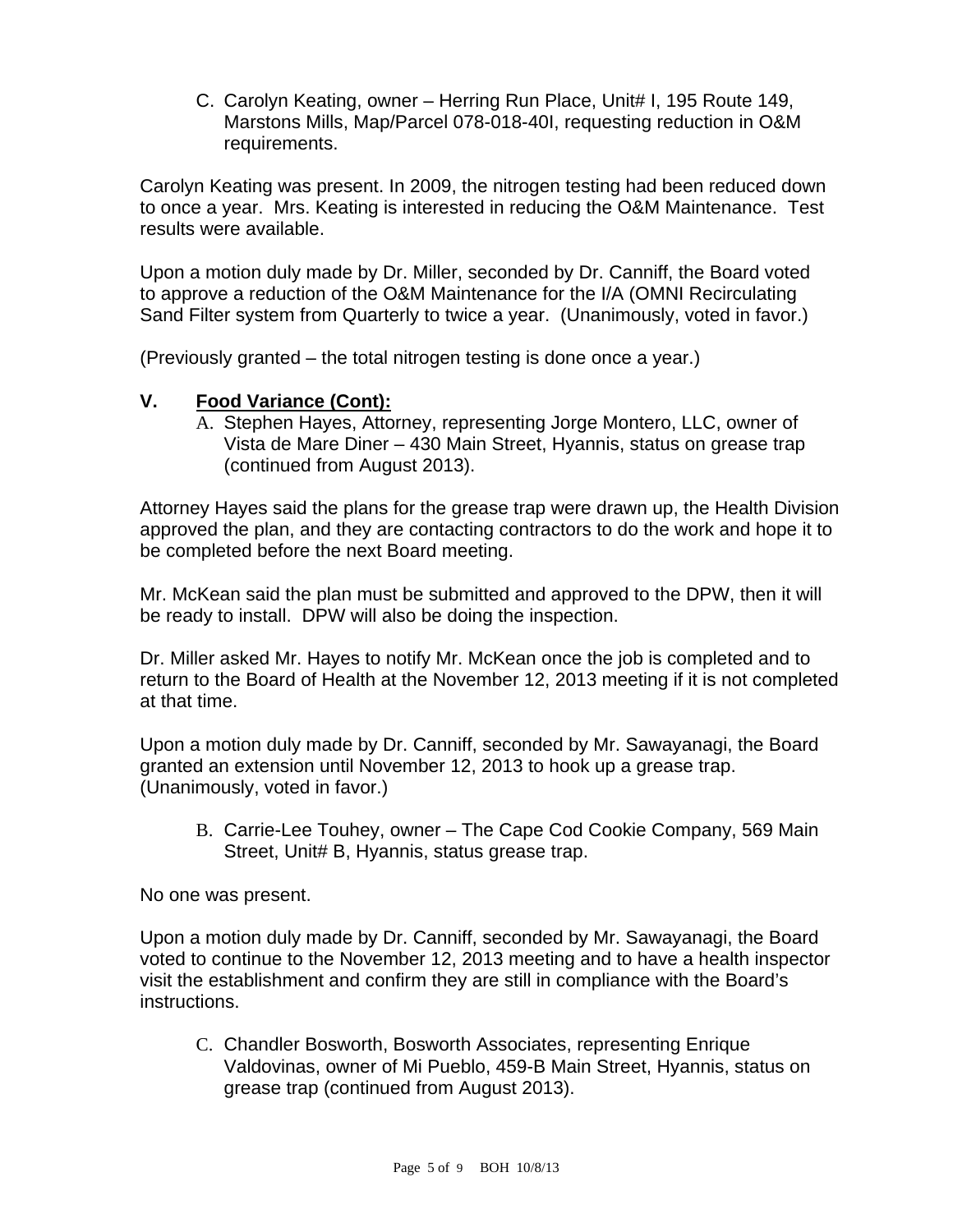Mr. Bosworth was present. He is working on hooking into the grease trap at Embargo, next door. He has approval from the business owner but the property owner has been ill and he was just able to reach him yesterday. Mr. Bosworth asked him to contact Tom McKean and Mr. Anderson, DPW to answer any questions the property owner may have. Mr. McKean has already done the calculations and there is more than enough room available in Embargo's grease trap to service both facilities. Mr. Bosworth said he told the owner of the property that he will need an answer within five days; otherwise, he will have to install a grease trap independently.

Upon a motion duly made by Dr. Canniff, seconded by Mr. Sawayanagi, the Board granted an extension until November 12, 2013 to connect the grease trap.

D. Peter Goulet, Morning Glory Café – 211 Route 149, Marstons Mills, status on grease trap, seating for 8 (continued from August 2013).

Peter Goulet said he looked into the different types of grease traps. The Trapzilla was an issue because it could not be installed in the parking lot. They a going to install a conventional 1,000 gallon grease trap as it will be able to be installed in the parking lot. Yankee Land Surveying is in the process of drawing up plans and Peter hopes the permits will be approved next week.

Dr. Miller and Mr. McKean acknowledged that, once completed, the cooking issue will be resolved.

Mr. McKean said the seating is another issue and has two separate parts. One is to determine exactly how many gallons are available in the septic system after all the other uses in building are calculated and the other is that there is one bathroom inside and one bathroom outside and he doesn't know if the Board will approve any seating if the people must access a bathroom outside.

Dr. Miller said the Board had talked about three seats plus a bench for people waiting. Mr. McKean said that was just a quick calculation. Dr. Miller suggested Mr. Goulet have an engineer determine the usage of the other spaces in the building and a more accurate calculation for the food establishment's space. Mr. Goulet said he will do that.

Peter Goulet said the Board had recommended going to Nirvana. He said he had done that and he has since taken out two sets of tables and put in a settie with a lamp table to lessen his seating.

Upon a motion duly made by Mr. Sawayanagi, seconded by Dr. Canniff, the Board voted to grant an extension until November 12, 2013 meeting. (Unanimously, voted in favor.)

E. Ted Schilling, Esq. representing James Surprenant, owner, Crisp Flatbread, 791 Main Street, Osterville, variance from Title V for additional seating (continued from May 14, 2013 meeting).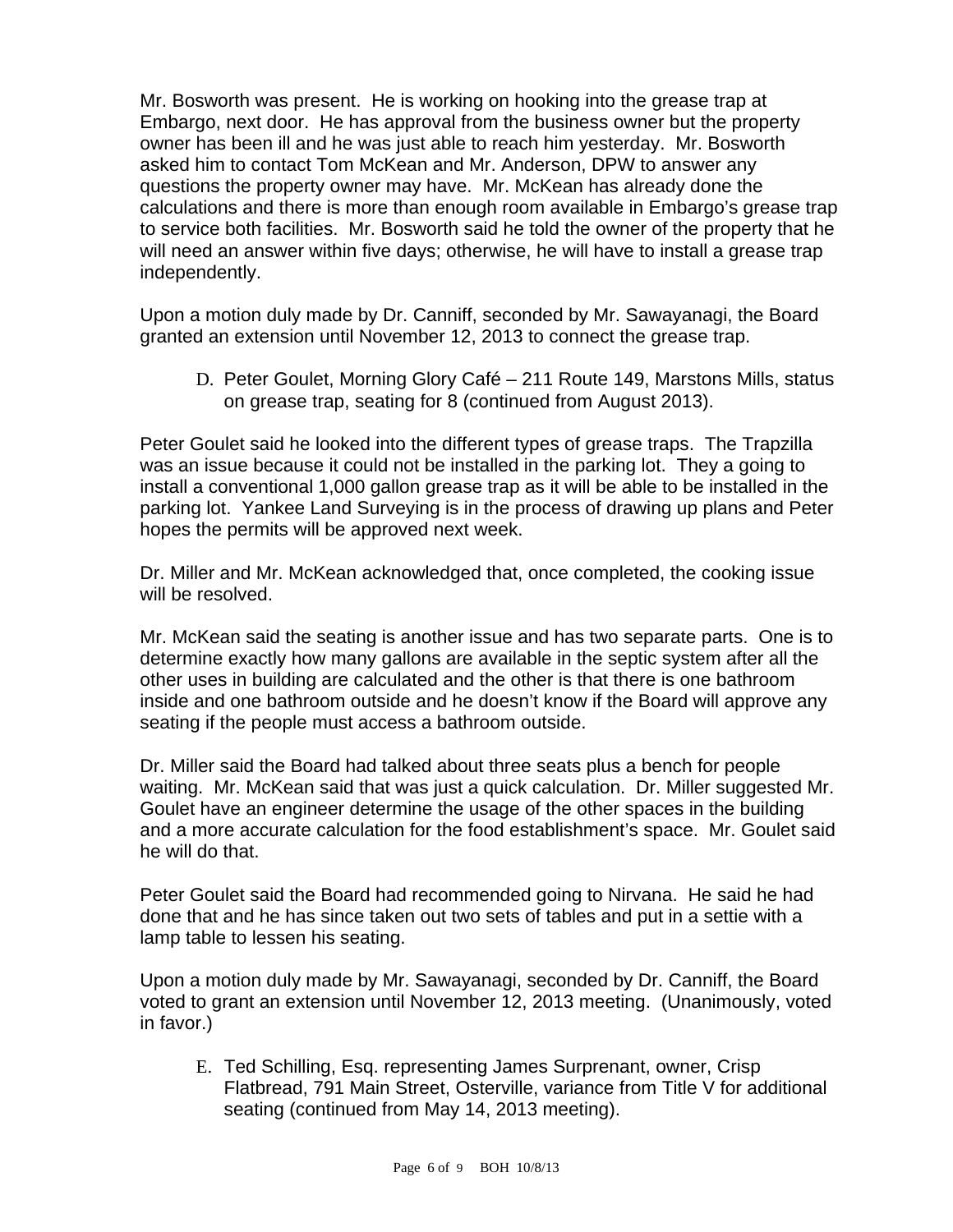James Suprenant was present and said he is open and everything has been resolved.

Dr. Miller summarized saying originally the Board had approved temporary seating outside in the summer with monitoring of the water supply. Due to unexpected events, the restaurant did not open until late in the summer. Mr. Suprenant said that they have the outside seating currently and have begun the monitoring. Dr. Miller said the July and August months of the monitoring will be the most essential reading. It is fine to have the outside seating there as the Board does not anticipate they will be used much in the colder weather and to continue with the monitoring of water monthly through September.

Jim Suprenant asked if the irrigation system is monitored, can they subtract that water from the usage in October when reviewed. He had spoken with Craig Crocker, COMM, and Craig said they would just put a separate mete on the outlet itself, for irrigation. Dr. Miller said that would be fine.

Upon a motion duly made by Dr. Canniff, seconded by Mr. Sawayanagi, the Board voted to grant the use of the outside seats through September 2014 with the condition that the establishment return to the Board in October 2014 to see whether the septic is handling the flow. (Unanimously, voted in favor.)

## **VI. Food Variance (New):**

WITHDREW Frank Sanchez, Airport Assistant Airport Manager, 480 Barnstable Road, Hyannis, Map/Parcel 329-003, requesting permission to have a food kiosk for the Airport Cafe to sell pre-packaged food items at opposite end of terminal building.

## **VII. Old / New Business:**

A. Approval of the Minutes: June 18, 2013.

Upon a motion duly made by Dr. Miller, seconded by Dr. Canniff, the Board voted to accept the June 18, 2013 Minutes with the following changes: 1) Verify for 536 Main Street, Cotuit, on page 2, whether there was not a condition to shut the water off or not, 2) On page 3, last paragraph, the last sentence should read ...separation from groundwater…, 3) On page 4, fourth paragraph, under the first condition, it should read …separation from groundwater to the bottom of the septic components of 4 feet., and 4) On page 9, first sentence should read …interested in reducing.. (Unanimously, voted in favor.)

 The Board asked Mr. McKean to follow up with Jacques Morin regarding 25 Debbies Lane, Marstons Mills to verify he completed the request on page 3, to have an inspector dig around the chambers to measure the amount of stone to make sure it is adequate.

 ADDITIONAL NOTE: Upon reviewing tape, the Board did not require water to be shut off.

B. Regulation: Propose to adopt a regulation to abandon other components of a septic system (other than a septic tank).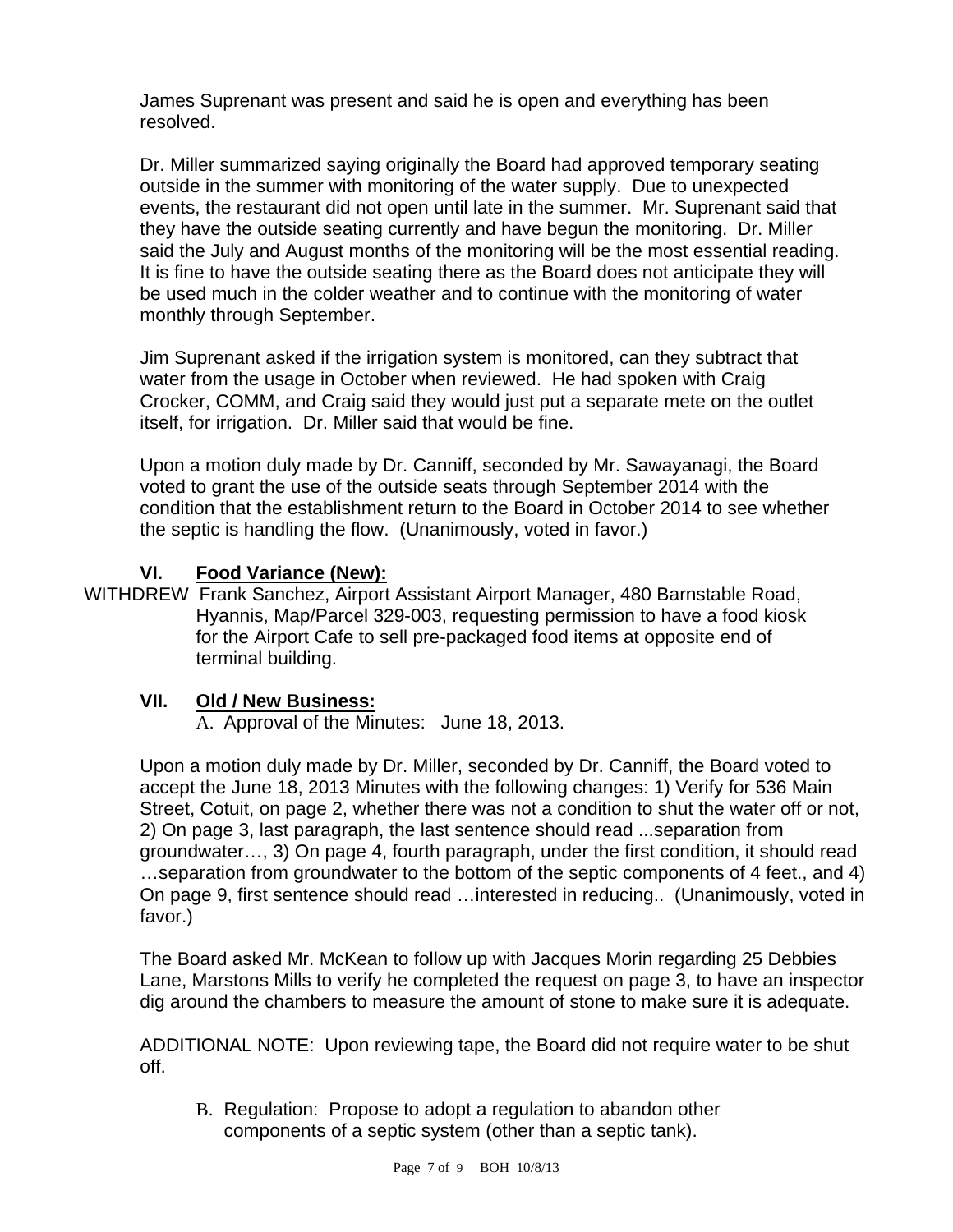Mr. McKean had spoken with Brian Dudley, MA DEP, who confirmed the State only requires the abandonment of the tank. Brian recommended the abandonment of other components, as well. Mr. McKean said the staff discussed this and suggested any component below the ground of one foot or greater. They brought up an issue of dry wells used for drainage of roofs, driveways, etc. and that someone may want to repurpose an SAS for this use.

Dr. Miller said he does feel it needs to be extended to other components. Mr. McKean said he would not suggest re-use of the septic tank. By including the wording "approval for re-use", this would allow them to prevent tanks from repurposing.

Upon discussion with the Board, it was suggested that a final proposal be drafted which would require abandonment for septic components (including pump chambers, etc.) to be filled in with sand or removed if they have been abandoned and where (1) permission was not granted to use for other purposes and (2) their depth is greater than one foot. Mr. McKean will have a final proposal available for the November 12, 2013 meeting.

C. Review draft model Fertilizer Regulation submitted by the County to Health.

Dr. Miller said the Cape Cod Commission is meeting the end of October 2013 on their final proposed regulation. He said the CAC is very interested in the topic and he would like to bring the Cape Cod Commission's proposal to the CAC's meeting in November to get their opinion. The Board of Health can then determine their final proposal at their December 10, 2013 meeting as there is a deadline of January 14, 2014 issued by the Department of Agriculture and Resources. If no proposal is adopted by January 14, 2014, the matter will be deferred to Department of Agriculture to determine policy.

Mr. McKean asked the Board if they want to consider the Town Council adopting the proposal. Dr. Miller said he had spoke with the Town Attorney and she felt it was more a health issue and belongs with the Board of Health.

Dr. Miller said he can talk with the Town Council and if they want to do a proposal that would be fine, as well.

The Board will continue this item on the December 10, 2013 meeting.

D. Discussion - Medical Marijuana.

Dr. Miller said the State regulation appears to covers all the issues the Board needs to be concerned with for the medical marijuana.

Mr. McKean said he went to a meeting in Devens on the subject and some issues were brought up: smoking outside where children will have exposure and limiting the number of plants one is allowed to grow. There is no limit other than 10 ounces in 60